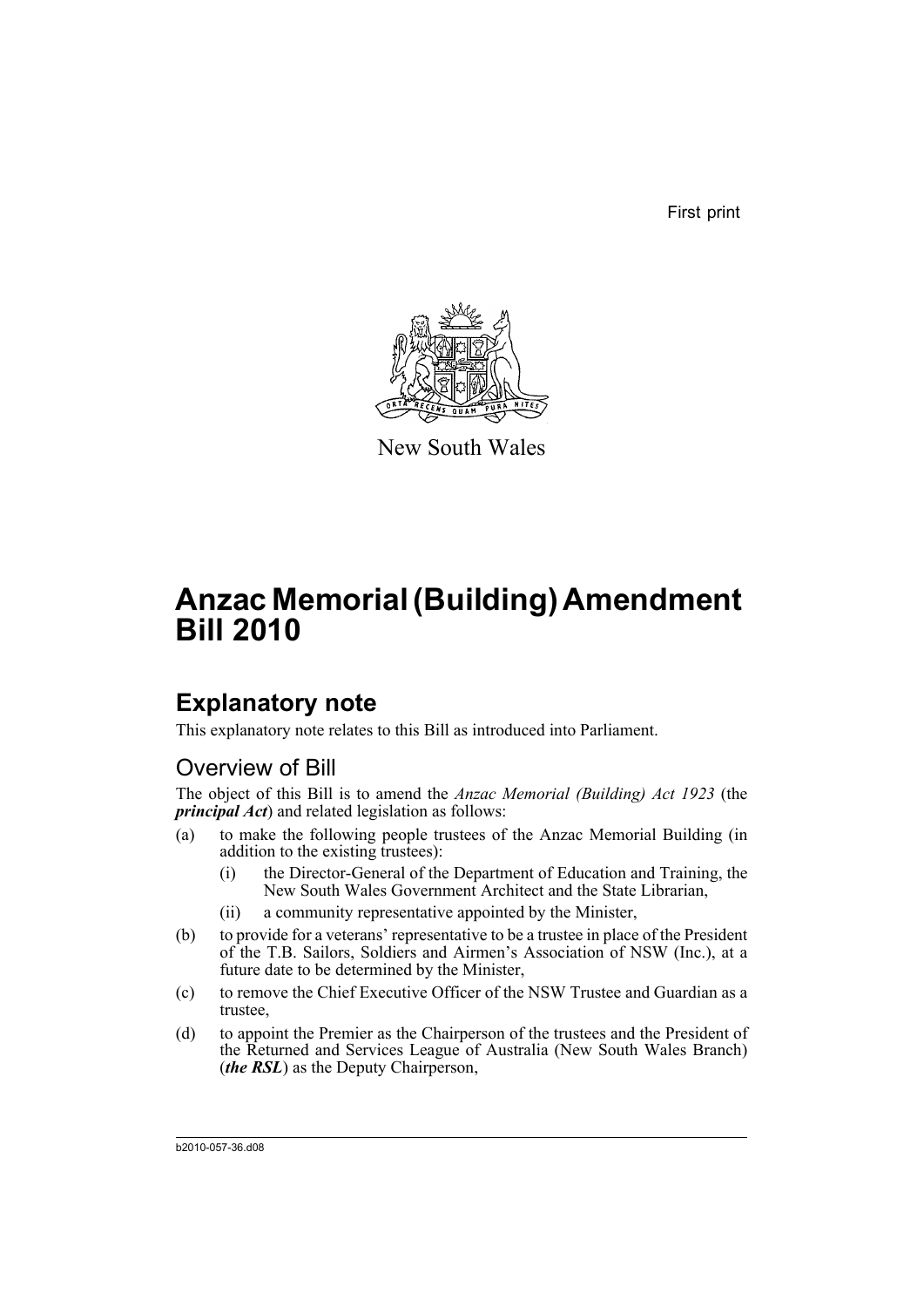Explanatory note

- (e) to include as a function of the trustees the education of the community about Australia's military history and heritage,
- (f) to appoint the RSL as the guardian of the Anzac Memorial Building.

## Outline of provisions

**Clause 1** sets out the name (also called the short title) of the proposed Act.

**Clause 2** provides for the commencement of the proposed Act on a day or days to be appointed by proclamation.

### **Schedule 1 Amendment of Anzac Memorial (Building) Act 1923 No 27**

**Schedule 1 [2]** makes the Director-General of the Department of Education and Training, the New South Wales Government Architect and the State Librarian trustees of the Anzac Memorial Building, in addition to the Premier, the Leader of the Opposition, the Lord Mayor of Sydney and the President of the RSL, who are currently trustees. The Chief Executive Officer of the NSW Trustee and Guardian will no longer be a trustee. There will also be two persons appointed by the Minister as trustees, referred to as the *veterans' representative* and the *community representative*. The President of the T.B. Sailors, Soldiers and Airmen's Association of NSW (Inc.), who is currently a trustee, will remain as a trustee until a date appointed by the Minister by order published on the NSW legislation website. On and from that date, the veterans' representative will be a trustee. **Schedule 1 [4]** provides that the veterans' representative will be a person nominated by the RSL and the community representative will be a person with financial or business qualifications or experience that will assist the trustees in the exercise of their functions.

**Schedule 1 [2]** also provides that the Premier is to be the Chairperson of the trustees and the President of the RSL is to be the Deputy Chairperson. **Schedule 1 [3]** provides that in the absence of the Premier, a proxy appointed by the Premier may, with the written authority of the Premier, exercise the Premier's functions as Chairperson.

**Schedule 1 [6]** provides that the trustees may promote the understanding of, and conduct community education about, Australia's military history and heritage and have the functions conferred on them by the *Returned and Services League of Australia (New South Wales Branch) Incorporation Act 1935* or any other Act. **Schedule 1 [5]** is a consequential amendment.

**Schedule 1 [7]** enables the trustees to delegate any of their functions to a trustee or an officer of the Department of Premier and Cabinet.

**Schedule 1 [1]** inserts standard definitions of *exercise* and *function* for the purposes of the principal Act.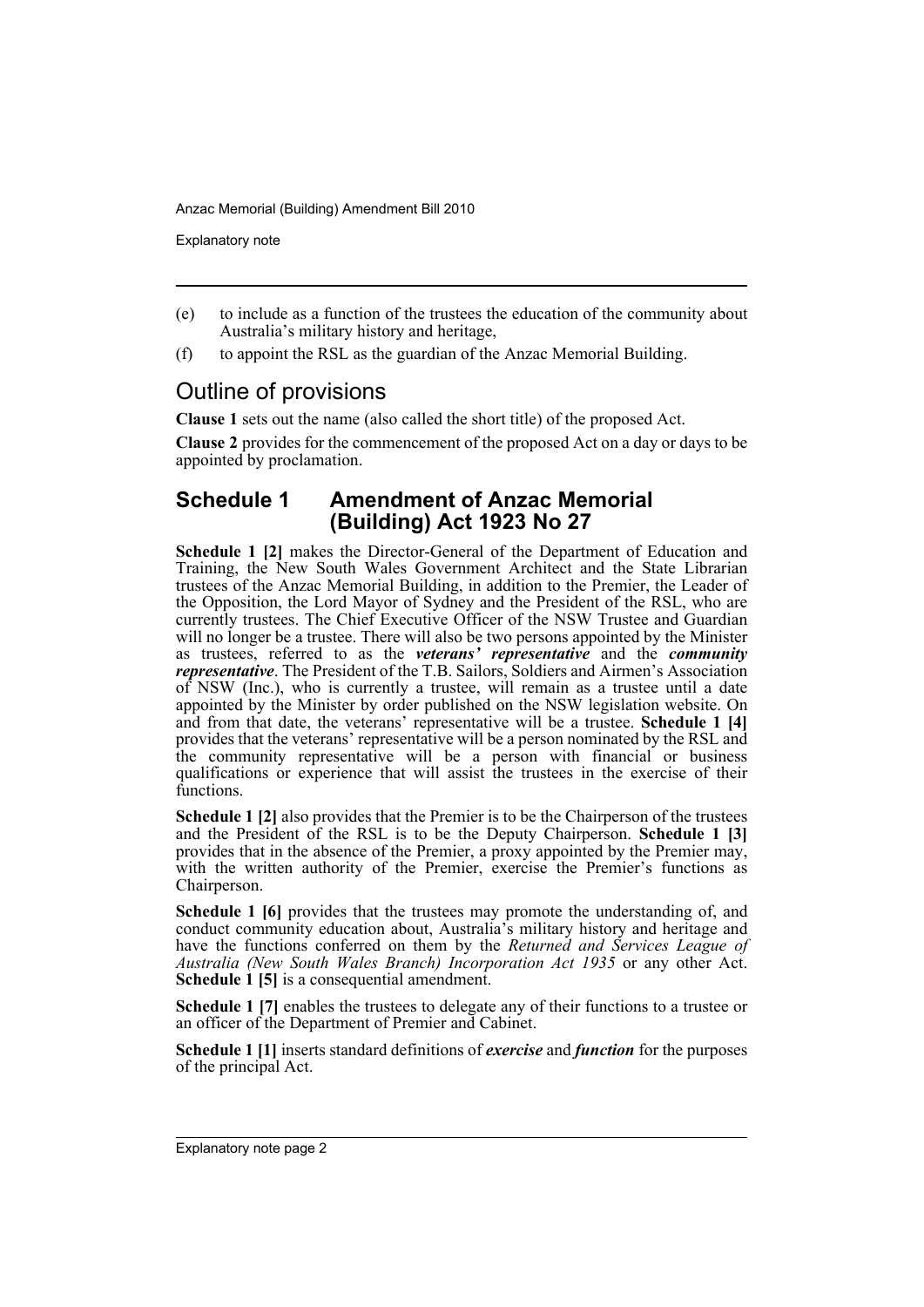Explanatory note

#### **Schedule 2 Amendment of Anzac Memorial (Building) By-laws 1937**

**Schedule 2** makes consequential amendments to the *Anzac Memorial (Building) By-laws 1937* and amendments of a statute law revision nature. The trustees will no longer elect the Chairperson and Deputy Chairperson as the principal Act will provide that the Premier is the Chairperson and the President of the RSL is the Deputy Chairperson. The quorum for a meeting of the trustees will be increased from 4 to 6 trustees, as a result of the increase in the number of trustees from 6 to 9.

## **Schedule 3 Amendment of Returned and Services League of Australia (New South Wales Branch) Incorporation Act 1935 No 39**

**Schedule 3** provides that the RSL is the guardian of the Anzac Memorial Building. The trustees of the Anzac Memorial Building are required to appoint, as custodian of the building, a person nominated by the RSL. Any information or complaint in respect of an offence concerning the Anzac Memorial Building may be laid or made by the custodian. These arrangement are similar to the existing arrangements for the Cenotaph.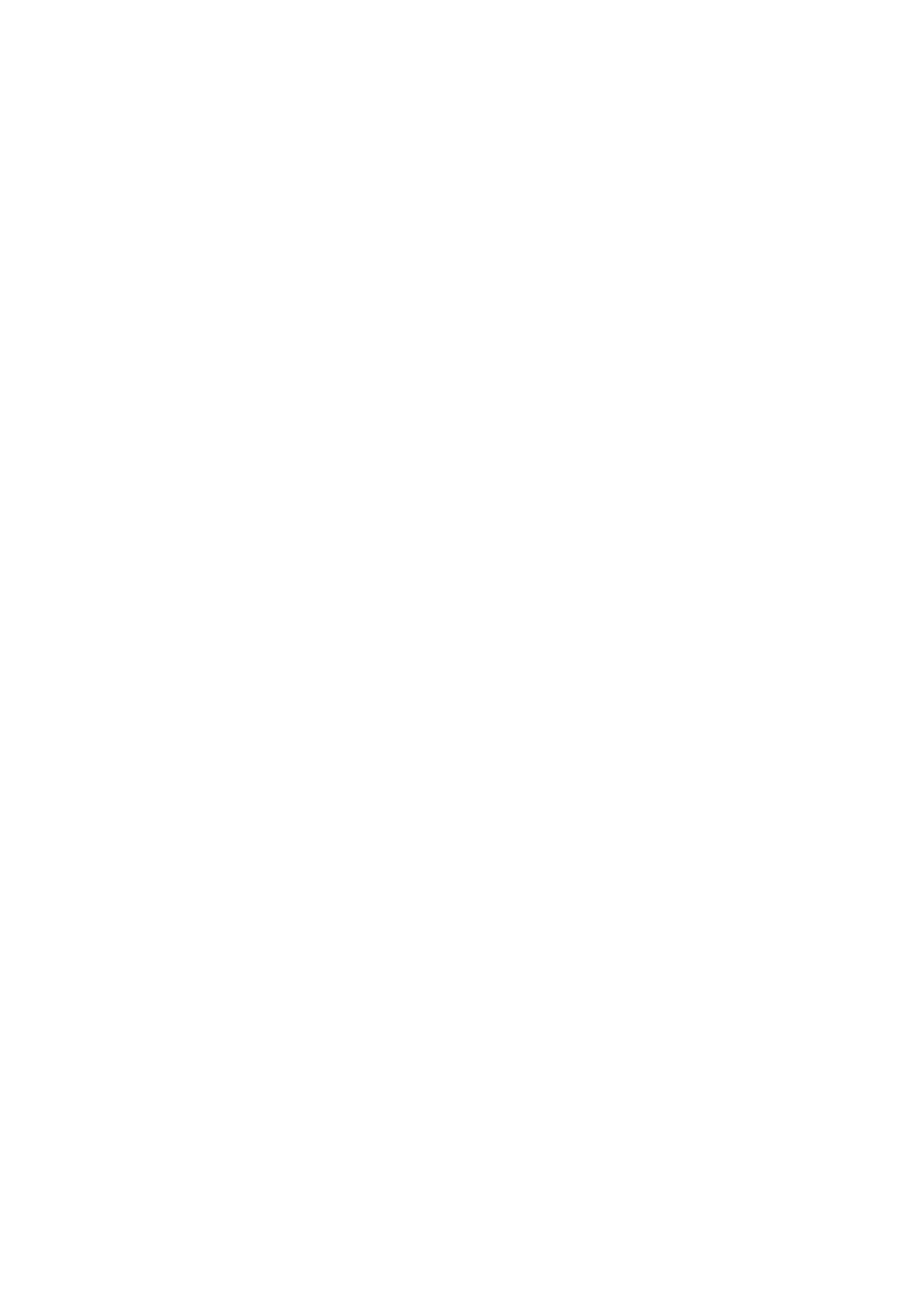First print



New South Wales

# **Anzac Memorial (Building) Amendment Bill 2010**

## **Contents**

|            |                                                                                                                 | Page |
|------------|-----------------------------------------------------------------------------------------------------------------|------|
| 1          | Name of Act                                                                                                     | 2    |
| 2          | Commencement                                                                                                    | 2    |
| Schedule 1 | Amendment of Anzac Memorial (Building) Act 1923 No 27                                                           | 3    |
| Schedule 2 | Amendment of Anzac Memorial (Building) By-laws 1937                                                             | 6.   |
| Schedule 3 | Amendment of Returned and Services League of Australia<br>(New South Wales Branch) Incorporation Act 1935 No 39 | 8    |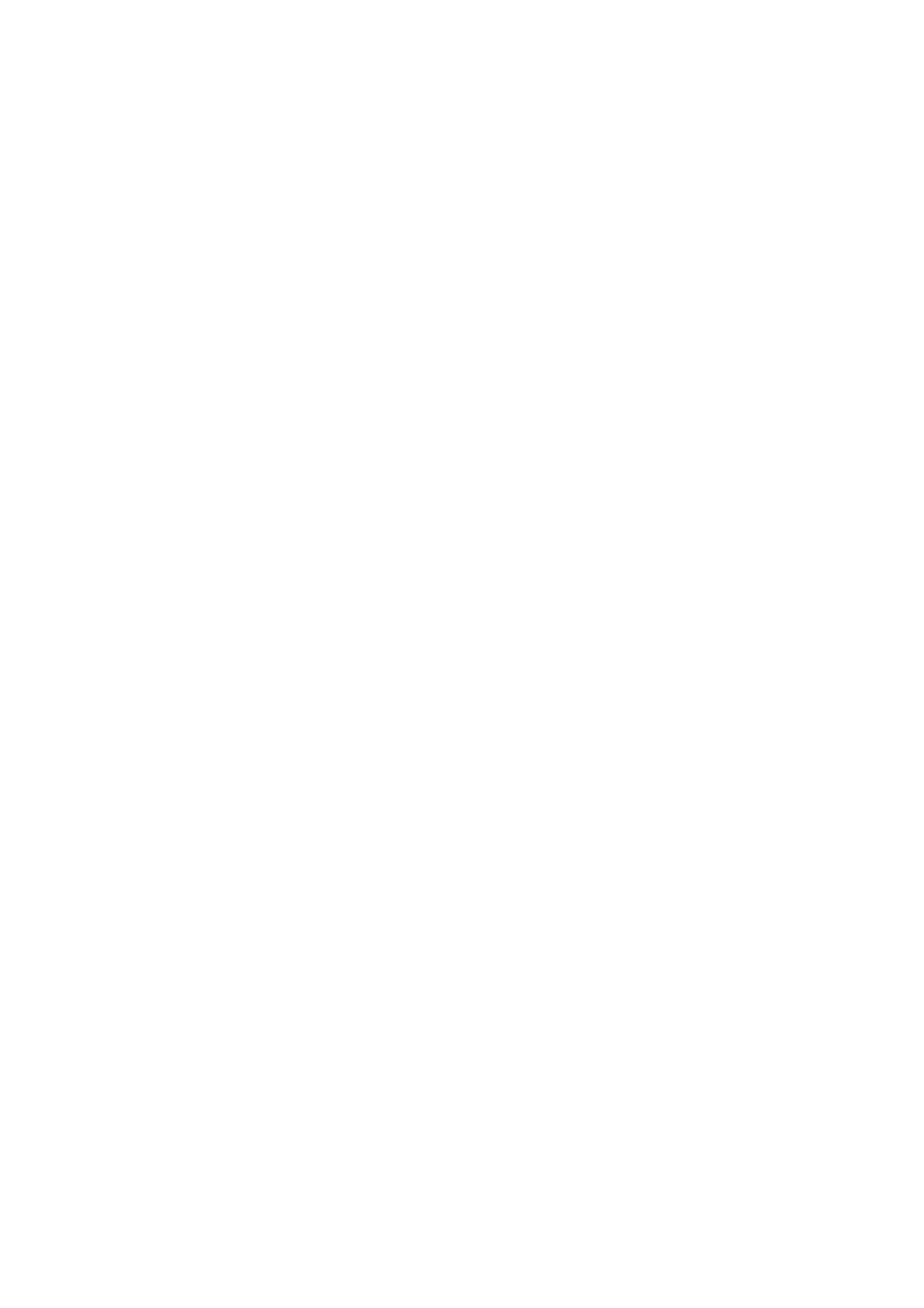

New South Wales

# **Anzac Memorial (Building) Amendment Bill 2010**

No , 2010

### **A Bill for**

An Act to amend the *Anzac Memorial (Building) Act 1923* and related legislation to make further provision in respect of the Anzac Memorial Building.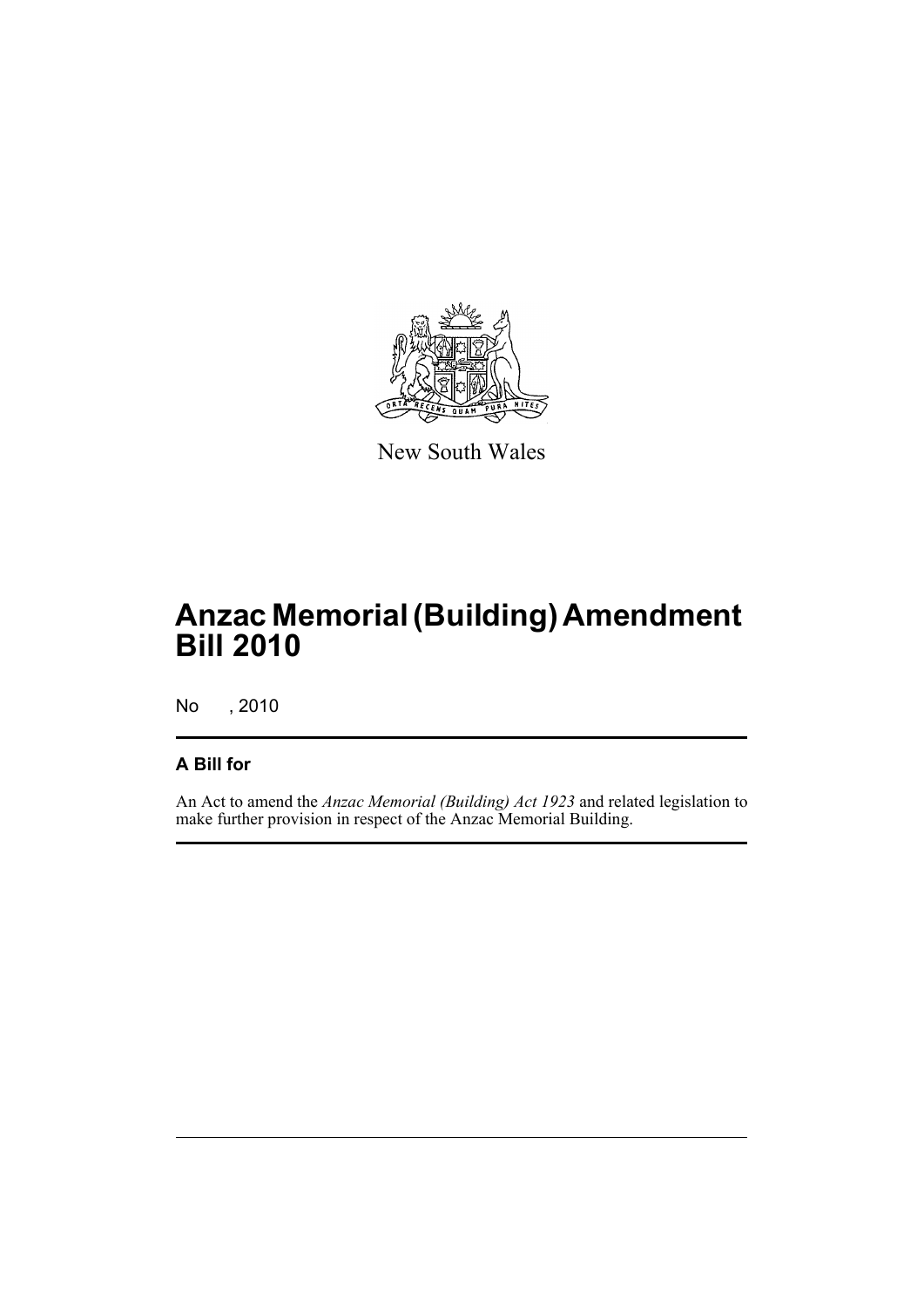<span id="page-7-1"></span><span id="page-7-0"></span>

| The Legislature of New South Wales enacts:                            | 1              |
|-----------------------------------------------------------------------|----------------|
| Name of Act                                                           | $\mathcal{P}$  |
| This Act is the <i>Anzac Memorial (Building) Amendment Act 2010</i> . | 3              |
| <b>Commencement</b>                                                   | $\overline{a}$ |
| This Act commences on a day or days to be appointed by proclamation.  | 5              |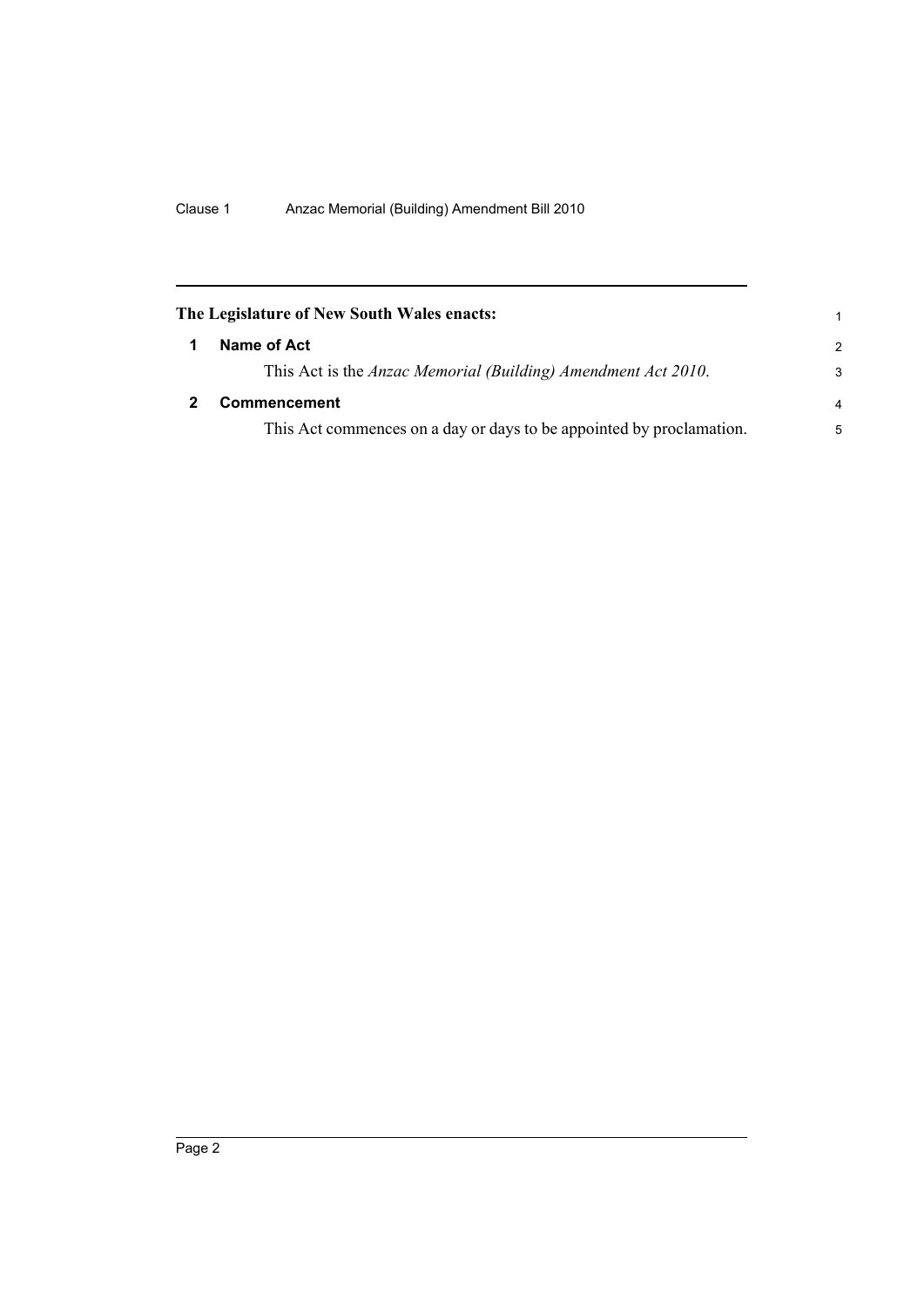Amendment of Anzac Memorial (Building) Act 1923 No 27 Schedule 1

<span id="page-8-0"></span>

|     | <b>Schedule 1</b>            | <b>Amendment of Anzac Memorial</b><br>(Building) Act 1923 No 27                                                                                                   | 1<br>$\overline{2}$ |
|-----|------------------------------|-------------------------------------------------------------------------------------------------------------------------------------------------------------------|---------------------|
| [1] | <b>Section 2 Definitions</b> |                                                                                                                                                                   | 3                   |
|     |                              | Insert in alphabetical order:                                                                                                                                     | 4                   |
|     |                              | <i>exercise</i> a function includes perform a duty.                                                                                                               | 5                   |
|     |                              | <i>function</i> includes a power, authority or duty.                                                                                                              | 6                   |
| [2] | <b>Section 3 Trustees</b>    |                                                                                                                                                                   | 7                   |
|     |                              | Omit section 3 (1). Insert instead:                                                                                                                               | 8                   |
|     | (1)                          | The following persons are the trustees for the purposes of this<br>Act:                                                                                           | 9<br>10             |
|     |                              | (a)<br>the Premier,                                                                                                                                               | 11                  |
|     |                              | (b)<br>the Leader of the Opposition,                                                                                                                              | 12                  |
|     |                              | the Lord Mayor of Sydney,<br>(c)                                                                                                                                  | 13                  |
|     |                              | (d)<br>the President of the Returned and Services League of<br>Australia (New South Wales Branch),                                                                | 14<br>15            |
|     |                              | the Director-General of the Department of Education and<br>(e)<br>Training,                                                                                       | 16<br>17            |
|     |                              | the New South Wales Government Architect,<br>(f)                                                                                                                  | 18                  |
|     |                              | the State Librarian,<br>(g)                                                                                                                                       | 19                  |
|     |                              | the President of the T.B. Sailors, Soldiers and Airmen's<br>(h)<br>Association of NSW (Inc.) (until the transition date),                                         | 20<br>21            |
|     |                              | the veterans' representative (from the transition date)—see<br>(i)<br>section 3A,                                                                                 | 22<br>23            |
|     |                              | the community representative—see section 3B.<br>(i)                                                                                                               | 24                  |
|     | (1A)                         | The Premier is the Chairperson of the trustees.                                                                                                                   | 25                  |
|     | (1B)                         | The President of the Returned and Services League of Australia<br>(New South Wales Branch) is the Deputy Chairperson of the<br>trustees.                          | 26<br>27<br>28      |
| [3] | Section 3 (4) and (5)        |                                                                                                                                                                   | 29                  |
|     |                              | Insert after section $3(3)$ :                                                                                                                                     | 30                  |
|     | (4)                          | A proxy appointed by the Premier may, with the written authority<br>of the Premier, also exercise the functions of the Premier as<br>Chairperson of the trustees. | 31<br>32<br>33      |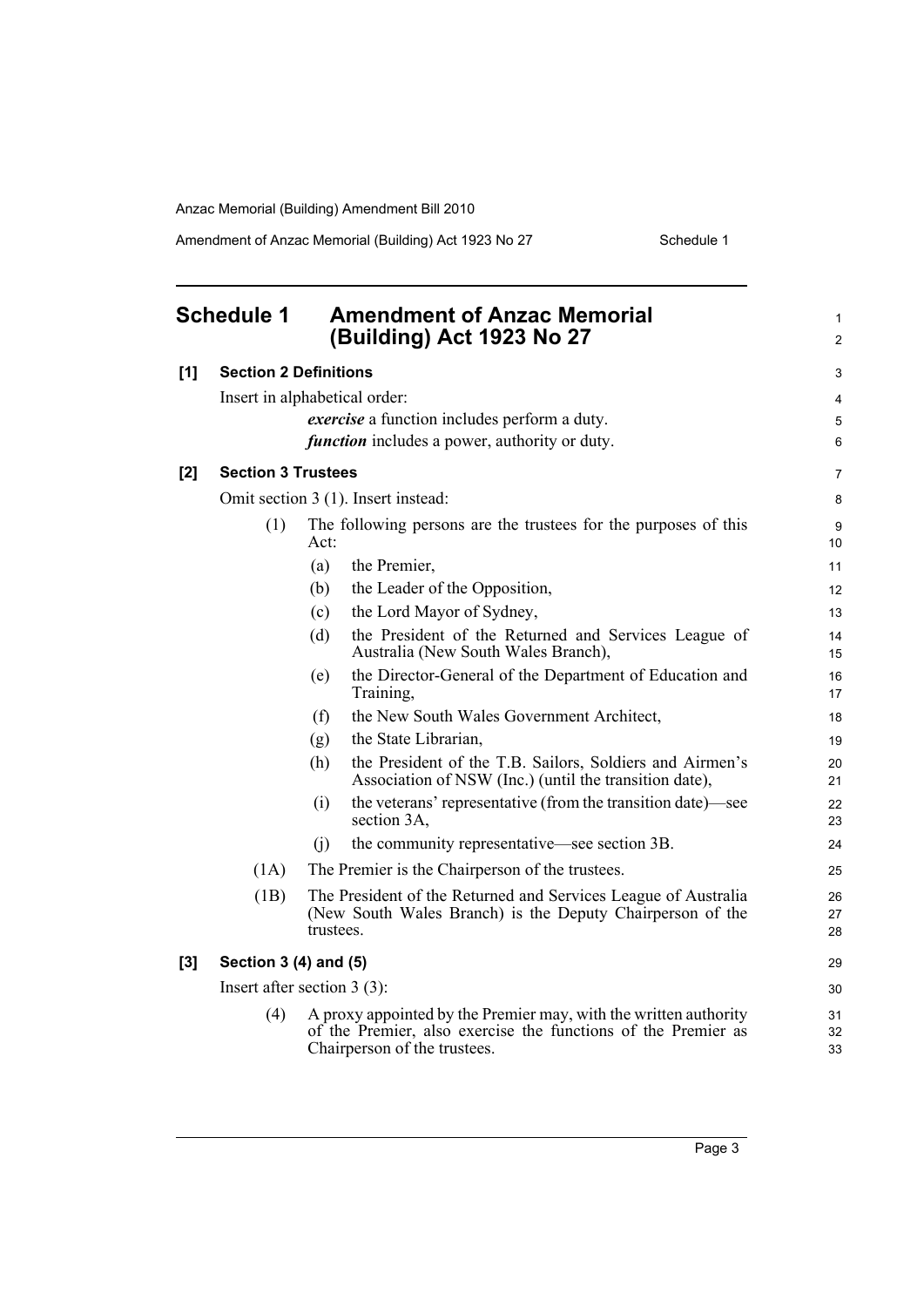Schedule 1 Amendment of Anzac Memorial (Building) Act 1923 No 27

|                                       |                         | (5) | In this section, the <i>transition date</i> means a day appointed by the<br>Minister as the transition date by order published on the NSW<br>legislation website.                                                                                           | 1<br>$\overline{c}$<br>3 |
|---------------------------------------|-------------------------|-----|-------------------------------------------------------------------------------------------------------------------------------------------------------------------------------------------------------------------------------------------------------------|--------------------------|
| [4]                                   |                         |     | Sections 3A and 3B                                                                                                                                                                                                                                          | 4                        |
|                                       | Insert after section 3: |     |                                                                                                                                                                                                                                                             | 5                        |
|                                       | 3A                      |     | Veterans' representative                                                                                                                                                                                                                                    | 6                        |
|                                       |                         | (1) | The veterans' representative is a person for the time being<br>appointed by the Minister, by instrument in writing, as the<br>veterans' representative for the purposes of this Act.                                                                        | 7<br>8<br>9              |
|                                       |                         | (2) | The person appointed as the veterans' representative must be a<br>person nominated by the President of the Returned and Services<br>League of Australia (New South Wales Branch).                                                                           | 10<br>11<br>12           |
|                                       |                         | (3) | The veterans' representative holds office as a trustee for the<br>period, not exceeding 3 years, that is specified in his or her<br>instrument of appointment, but is eligible for re-appointment.                                                          | 13<br>14<br>15           |
|                                       |                         | (4) | The Minister may at any time revoke the appointment of a person<br>as the veterans' representative.                                                                                                                                                         | 16<br>17                 |
| 3B<br><b>Community representative</b> |                         |     | 18                                                                                                                                                                                                                                                          |                          |
|                                       |                         | (1) | The community representative is a person for the time being<br>appointed by the Minister, by instrument in writing, as the<br>community representative for the purposes of this Act.                                                                        | 19<br>20<br>21           |
|                                       |                         | (2) | The person appointed as the community representative must be a<br>person who, in the opinion of the Minister, has financial or<br>business qualifications or experience that will assist the trustees<br>in the exercise of their functions under this Act. | 22<br>23<br>24<br>25     |
|                                       |                         | (3) | The community representative holds office as a trustee for the<br>period, not exceeding 3 years, that is specified in his or her<br>instrument of appointment, but is eligible for re-appointment.                                                          | 26<br>27<br>28           |
|                                       |                         | (4) | The Minister may at any time revoke the appointment of a person<br>as the community representative.                                                                                                                                                         | 29<br>30                 |
| [5]                                   |                         |     | <b>Section 8A Further powers of trustees</b>                                                                                                                                                                                                                | 31                       |
|                                       |                         |     | Omit "and" from the end of section $8A(1)(c)$ .                                                                                                                                                                                                             | 32                       |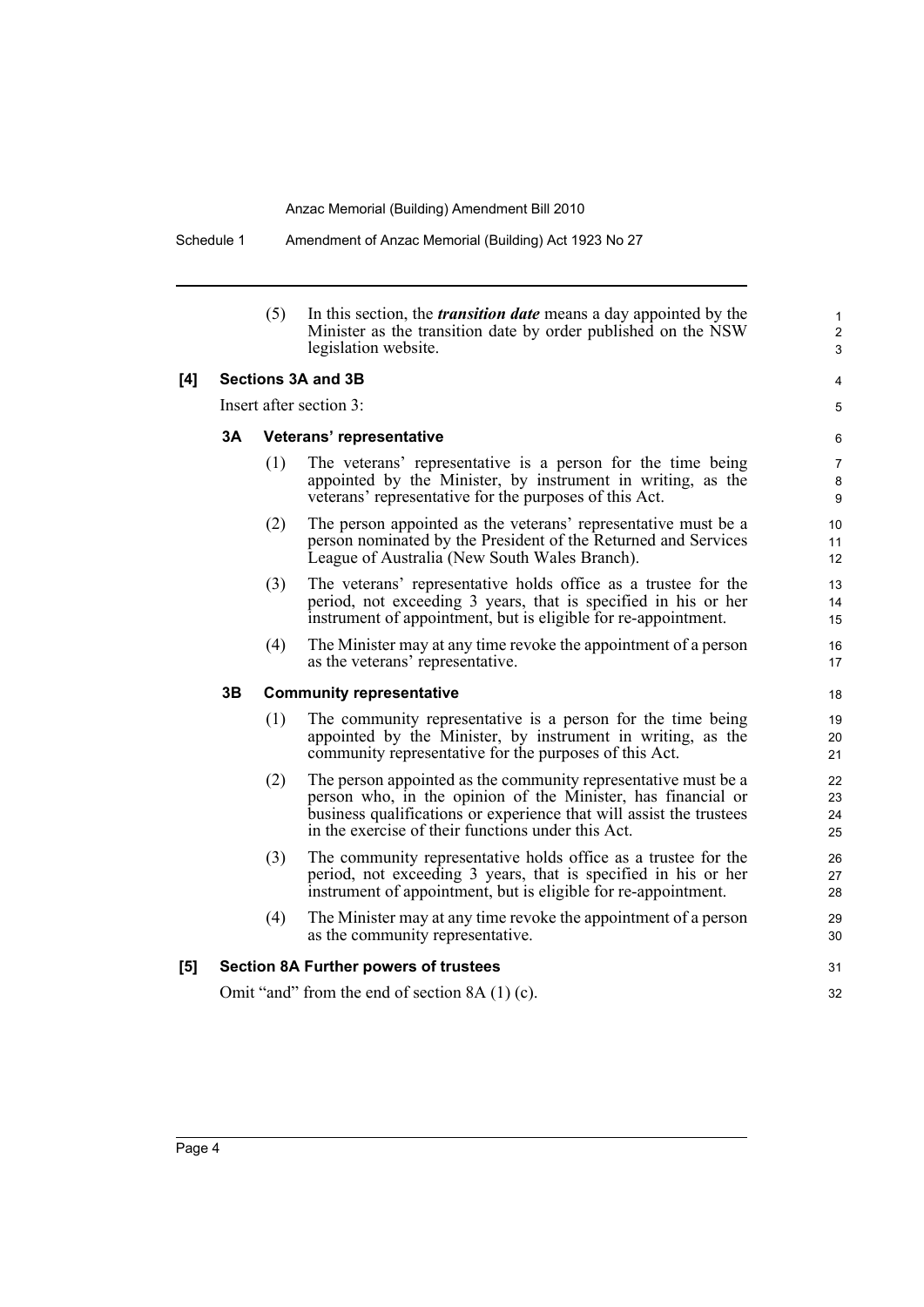Amendment of Anzac Memorial (Building) Act 1923 No 27 Schedule 1

| [6] | Section 8A (1) (e) and (f)          |                                                                                                                                                                                         |                                    |
|-----|-------------------------------------|-----------------------------------------------------------------------------------------------------------------------------------------------------------------------------------------|------------------------------------|
|     | Insert after section $8A(1)(d)$ :   |                                                                                                                                                                                         |                                    |
|     | (e)                                 | may promote the understanding of, and conduct<br>community education about, Australia's military history<br>and heritage, and                                                           | 3<br>$\overline{\mathcal{L}}$<br>5 |
|     | (f)                                 | have the functions conferred on them by the <i>Returned and</i><br>Services League of Australia (New South Wales Branch)<br><i>Incorporation Act 1935</i> and any other Act.            | 6<br>7<br>8                        |
| [7] | <b>Section 9A</b>                   |                                                                                                                                                                                         | 9                                  |
|     | Insert after section 9:             |                                                                                                                                                                                         | 10                                 |
|     | 9Α<br><b>Delegation by trustees</b> |                                                                                                                                                                                         | 11                                 |
|     |                                     | The trustees may, by written instrument, delegate to any trustee<br>or officer of the Department of Premier and Cabinet any of their<br>functions, other than this power of delegation. | 12<br>13<br>14                     |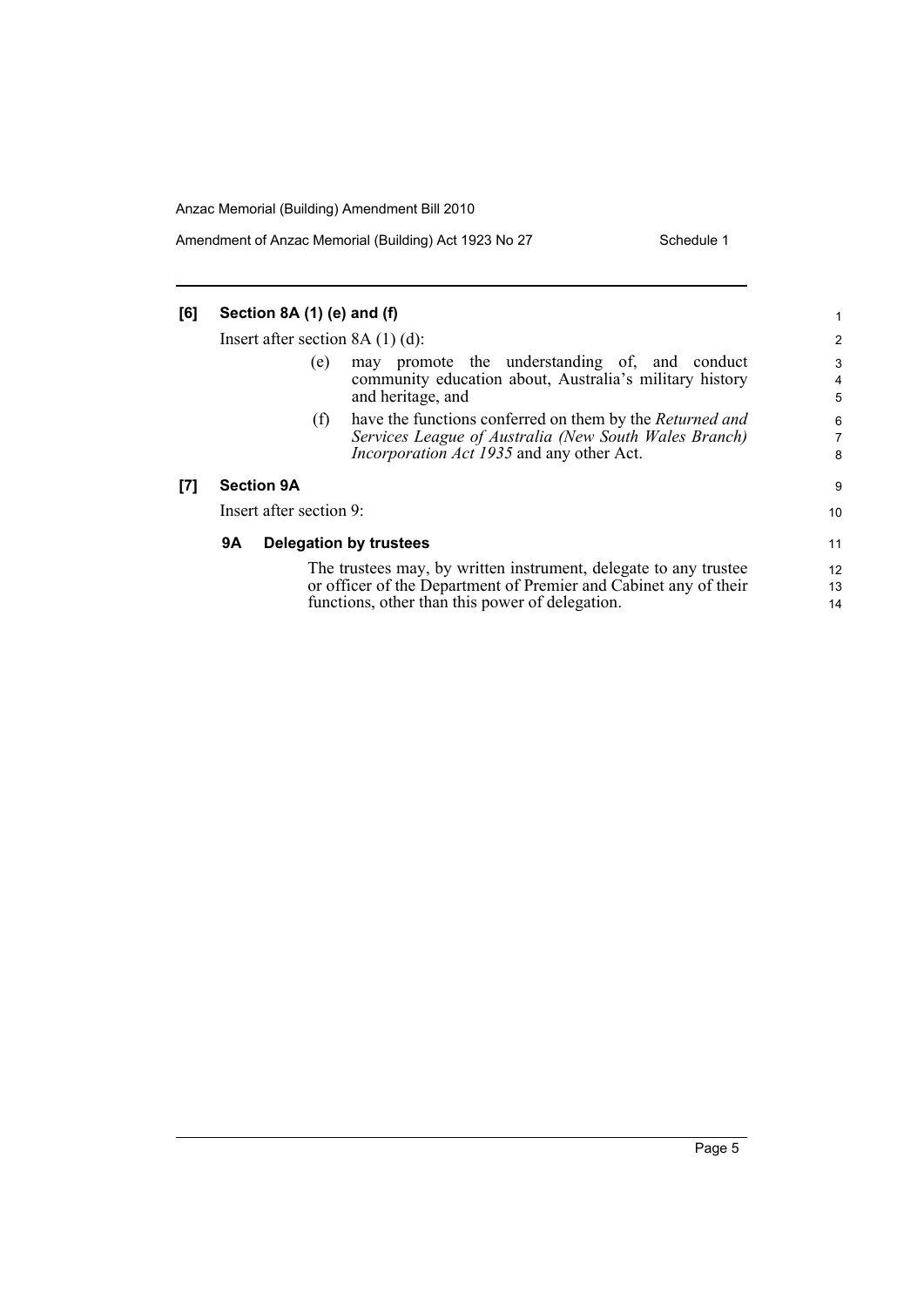Schedule 2 Amendment of Anzac Memorial (Building) By-laws 1937

### <span id="page-11-0"></span>**Schedule 2 Amendment of Anzac Memorial (Building) By-laws 1937**

#### **[1] By-law 1**

Insert in alphabetical order: *Chairperson* means the Chairperson of the Trustees or a proxy of the Chairperson authorised to exercise the functions of the Chairperson.

*Deputy Chairperson* means the Deputy Chairperson of the Trustees.

1  $\mathfrak{p}$ 

15 16

31 32

#### **[2] By-law 2**

Omit "the Chairman or, in his absence, the Deputy Chairman" from by-law  $2$  (a).

Insert instead "the Chairperson or, in the absence of the Chairperson, the Deputy Chairperson".

#### **[3] By-law 2 (b)**

Omit "a Chairman, a Deputy Chairman and".

#### **[4] By-law 2 (d)–(g)**

Omit by-law 2 (d). Insert instead:

- (d) The Chairperson or, in the absence of the Chairperson, the Deputy Chairperson, is to preside at a meeting of the Trustees.
- (e) In the absence of both the Chairperson and the Deputy Chairperson, the members of the Trustees present at a meeting may elect one of their number to preside at the meeting.
- (f) The quorum for a meeting of the Trustees is 6 of its members.
- (g) Any duly convened meeting at which a quorum is present is capable of transacting any business of the Trustees and of exercising any function of the Trustees.

#### **[5] By-law 2 (h)**

Renumber by-law 2 (e) as by-law 2 (h).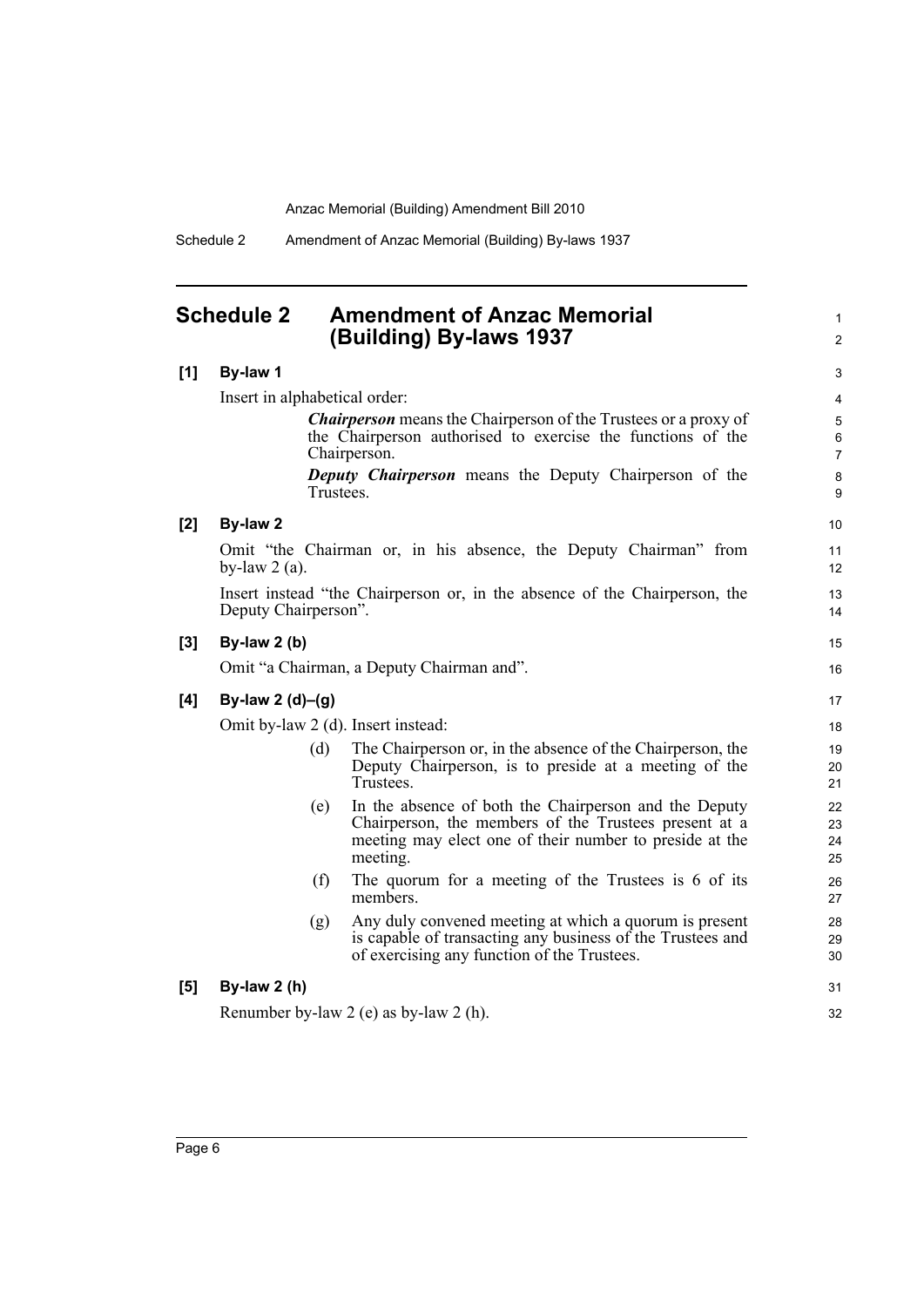| Amendment of Anzac Memorial (Building) By-laws 1937 | Schedule 2 |
|-----------------------------------------------------|------------|
|-----------------------------------------------------|------------|

| [6] | By-law 5                                        |               |
|-----|-------------------------------------------------|---------------|
|     | Omit "Chairman". Insert instead "Chairperson".  | $\mathcal{P}$ |
| [7] | By-laws 11 (f) and 18                           | 3             |
|     | Insert "or her" after "his" wherever occurring. |               |